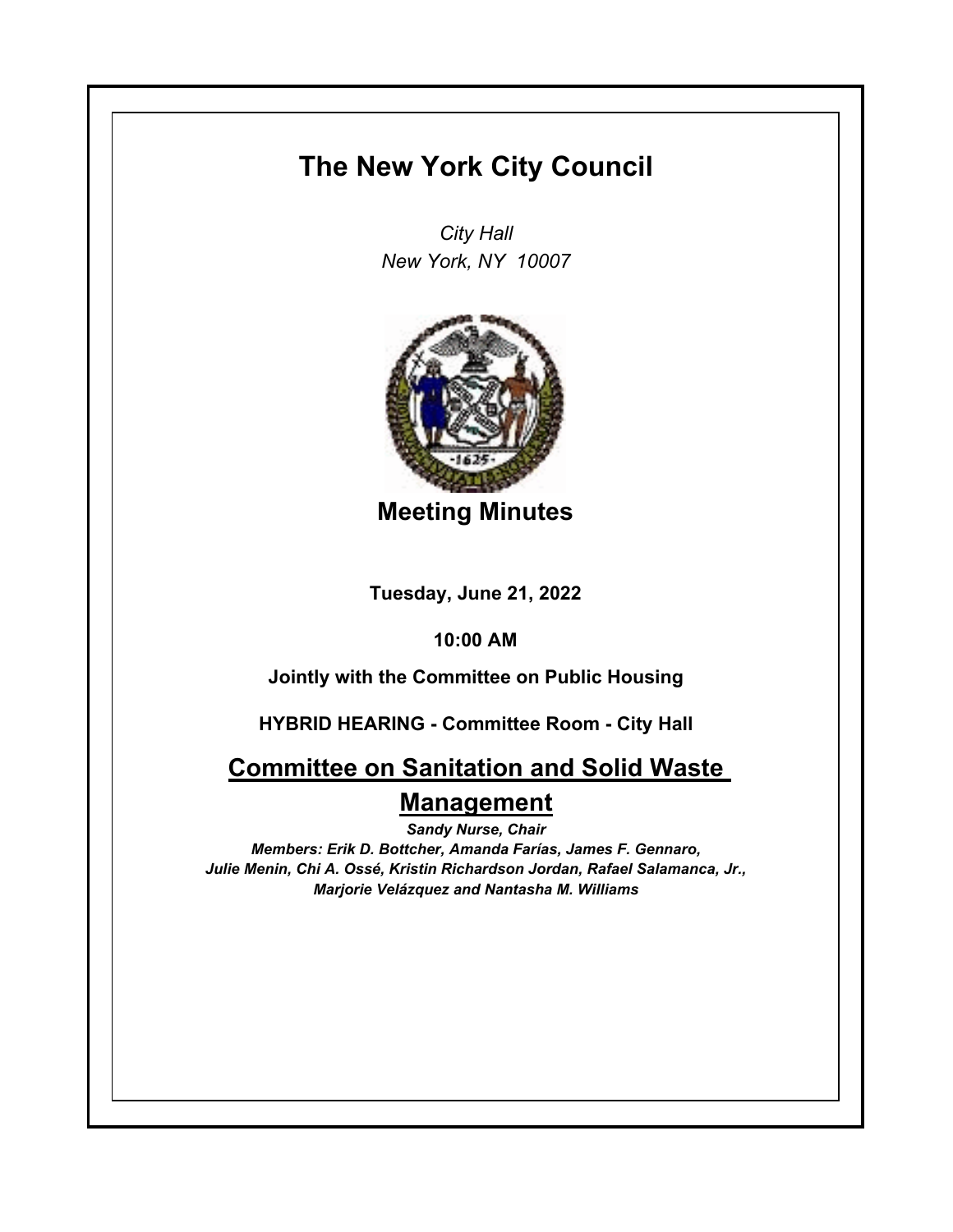| <b>Roll Call</b> |                                                                                                                              |
|------------------|------------------------------------------------------------------------------------------------------------------------------|
|                  | Present: Nurse, Bottcher, Farías, Menin, Ossé, Salamanca Jr., Velázquez and Williams                                         |
|                  | <b>Absent: Gennaro</b>                                                                                                       |
|                  | <b>Conflict: Richardson Jordan</b>                                                                                           |
|                  |                                                                                                                              |
| T2022-1442       | <b>Oversight - Sanitation at NYCHA</b>                                                                                       |
|                  | <b>Attachments: Committee Report</b>                                                                                         |
|                  | This Oversight was Hearing Held by Committee                                                                                 |
|                  | <b>Attachments: Committee Report</b>                                                                                         |
|                  | This Oversight was Filed, by Committee                                                                                       |
| Int 0414-2022    | A Local Law to amend the administrative code of the city of New                                                              |
|                  | York, in relation to rat mitigation progress in rat mitigation zones                                                         |
|                  | Attachments: Summary of Int. No. 414, Int. No. 414, May 19, 2022 - Stated Meeting<br>Agenda, Committee Report 6/21/22        |
|                  | This Introduction was Hearing Held by Committee                                                                              |
|                  | Attachments: Summary of Int. No. 414, Int. No. 414, May 19, 2022 - Stated Meeting<br>Agenda, Committee Report 6/21/22        |
|                  | This Introduction was Laid Over by Committee                                                                                 |
| Int 0442-2022    | A Local Law to amend the administrative code of the city of New                                                              |
|                  | York, in relation to abating rodents as a requirement for the                                                                |
|                  | issuance of certain construction permits                                                                                     |
|                  | Attachments: Summary of Int. No. 442, Int. No. 442, May 26, 2022 - Stated Meeting<br>Agenda, Committee Report 6/21/22        |
|                  | This Introduction was Hearing Held by Committee                                                                              |
|                  | Attachments: Summary of Int. No. 442, Int. No. 442, May 26, 2022 - Stated Meeting<br>Agenda, Committee Report 6/21/22        |
|                  | This Introduction was Laid Over by Committee                                                                                 |
| Int 0459-2022    | A Local Law to amend the administrative code of the city of New                                                              |
|                  | York, in relation to rat mitigation zones                                                                                    |
|                  | Attachments: Summary of Int. No. 459, Int. No. 459, June 2, 2022 - Stated Meeting<br>Agenda, Committee Report 6/21/22        |
|                  | This Introduction was Hearing Held by Committee                                                                              |
|                  | <b>Attachments:</b> Summary of Int. No. 459, Int. No. 459, June 2, 2022 - Stated Meeting<br>Agenda, Committee Report 6/21/22 |
|                  | This Introduction was Laid Over by Committee                                                                                 |